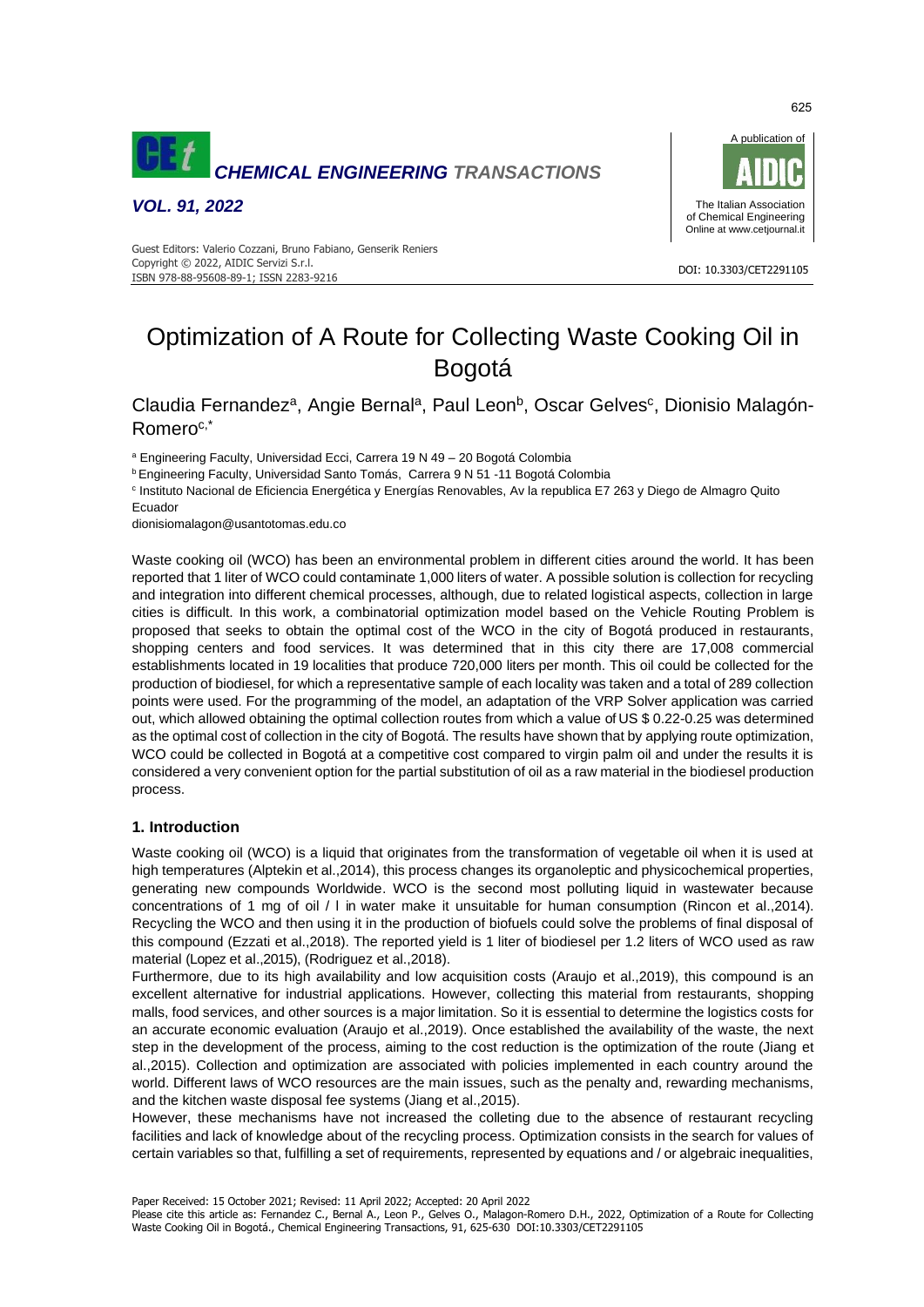they provide the best possible value for a function that is used to measure the studied performance (Kampf et al.,2018). Optimization is achieved through mathematical strategies known as methods, which serve as a tool for decision making that maximizes or minimizes an objective function (Belavenutti et al.,2018). Different optimization models can be found in the literature. One of the optimization problems, which has done with routing, is the model of the vehicle routing problem (VRP, vehicle route problem). VRP emerged as an extension of the Travelling Salesman Problem (TSP), in which the restriction of the limited capacity of vehicles is considered, making it necessary to use several vehicles covering different routes to satisfy all customers.

VRP has been applied extensively to transportation and logistics fields to solve the generic problem of satisfying spatially dispersed customer requests using a fleet of vehicles (Bouyahia et al.,2018). VRP models suppose that all vehicles depart from an initial location called depot, visit the customers according to the selected order, and once their capacities are attained they go back to the depot (Bouyahia et al.,2018). VRP has been used since 1959 when was applied to the delivery of gasoline to service stations, setting the mathematical foundation of this problem. VRP is a complex combinatorial optimization problem, which starts from a warehouse and has a fleet of vehicles that must serve a set of customers dispersed in a geographical area, having some specific constraints of the problem (Sepulveda et al.,2014). Constraints could be imposed by market dynamics. VRP is a highly complex mathematical method, because the number of solutions grows exponentially according to the number of nodes, which are represented by clients or warehouses (Dominguez et al. 2018).

## **2. Determination of volume of WCO in Bogotá.**

The collection points of the city of Bogotá used in the programming of the model were classified into three groups: restaurants, fast food places and bakeries. The location of each eating place (address, latitude and longitude) was determined using Google Maps and the points were selected from the 19 urban locations in Bogotá. The sample size was determined for 95% of the level of confidence in each locality, taking into account the number of establishments in Bogotá, for this the following equation was used.

$$
n = \frac{(k^2 * p * q * N)}{(e^2 * (N-1)) + k^2 * p * q)}
$$
\n(1)

The questionnaire was made through an interview with producer of WCO for asking: oil cost, amount of oil produced and collection frequency. From the number of places interviewed was taken a sample with a confidence level of 95%, having the same percentage of cases per location. Table 1 shows the information about number of food places interviewed.

*Table 1: Results of the questionnaire sent to food places* 

| Number of food places | Number of Interviews | Number of dates of<br>optimization algorithm |  |
|-----------------------|----------------------|----------------------------------------------|--|
| 17008                 | 1166                 | 289                                          |  |

#### **3. Model and Mathematical background.**

The objective of the model is to minimize the operational costs implicit in the collection, defining the most relevant costs in the process and the distances between the different nodes, in order to design the optimal route that allows to collect the largest amount of WCO at a low cost. In the mathematical formulation, a series of restrictions were taken into account that influence the WCO collection process, which are subject to the proposed model. The mathematical model was developed in accordance with others presented in the consulted literature [9], which were designed from the VRP model. In this model, Z is the WCO collection operating cost. The operational cost was defined as an objective optimization function, according to equation 2.

Min 
$$
Z = \sum_{i=1}^{m} \sum_{j=1}^{n} XjiCXj + \sum_{i=1}^{m} \sum_{j=1}^{n} YijCKij
$$

(2)

(3)

*Constrains*

 $\sum_{i=1}^m \sum_{j=1}^n QKijXji > \sum_{i=1}^m \sum_{j=1}^n FjXji$ 

626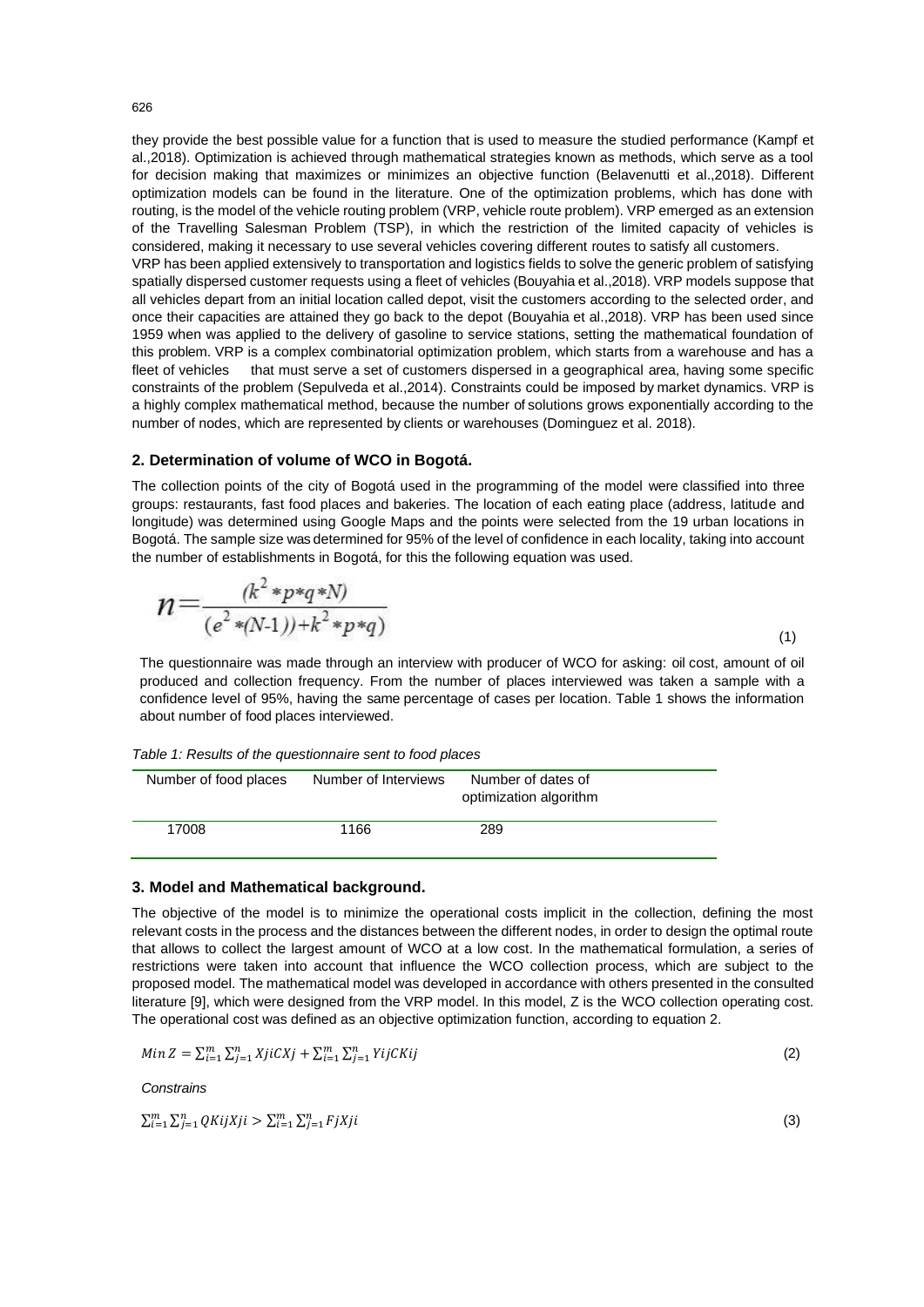The first restriction is subject to the sum of the capacity in liters of WCO that the vehicles have that leave from the points of origin i towards the collection points j, which must be greater than the sum of the maximum capacity of the containers in liters of WCO that is collected at the collection points j assigned to transport to the points of origin i. For the programming of the mathematical model, a fleet of vehicles with a capacity of 800 liters was used to optimize the function.

$$
\sum_{i=1}^{m} \sum_{j=1}^{n} QKijXji \le EiXji
$$

The second restriction is subject to the sum of the capacity in liters of WCO of the vehicles that leave the points of origin i towards the collection points j must be less than or equal to the capacity in liters that the points of origin i.

$$
\sum_{i=1}^{m} \sum_{j=1}^{n} TPjXji < TMij
$$
\n
$$
(5)
$$

The third restriction is subject to the sum of the average collection time for each litter of WCO produced at each collection point j to transport to the plant of origin i must be less than the maximum time available for the journey from the point of origin i up to collection points j for all collection points. In this work, 3 deposits were considered: Biogras S.A.S, Bioils Colombia S.A.S and Biominerals Colombia S.A.S. For the collection process, the average time was assigned according to the amount of WCO collected per point, this time was assigned for the collection operator to receive the WCO, fill out the certificate and load the vehicle. Therefore, a collection time of 15 minutes was assigned for the collection of 30, 50 and 70 liters of WCO and a collection time of 25 minutes for the collection of 90, 120 and 150 liters of WCO.

$$
\sum_{i=1}^{m} \sum_{j=1}^{n} TFij \geq TRjXijFj \tag{6}
$$

The fourth restriction the time of collection frequency from the point of origin i to the collection points j must be greater than or equal to the collection time of liters of WCO taking into the capacity of the container delivered to each collection point. According to the collection frequency of the 289 points used, the frequency for programming the model was established in the following three groups and under the following parameters: weekly (between 5 to 7 days), biweekly (10 to 15 days) and monthly (between 20 to 30 days).

# **4. Results**

It was determined that in Bogotá there are 17,008 commercial establishments of the type restaurants, fast food places and cafeterias. From the surveys carried out, the amount of oil collected by each surveyed point was determined, which was extrapolated to the quantity offered by locality and for the whole city. In this way it was determined that the amount of oil produced in Bogotá is 720,000 liters / month Each of the surveyed points was associated in a matrix with a geographical position, quantity of oil (liters), cost of oil (US\$ 0,13 –US\$ 0,2). Figure 1 show the quantity of waste cooking oil produced in each locality in Bogota.



*Figure 1. Distribution of oil collected in Bogotá Source: Authors own creation.*

(4)

 $(5)$ 

 $(6)$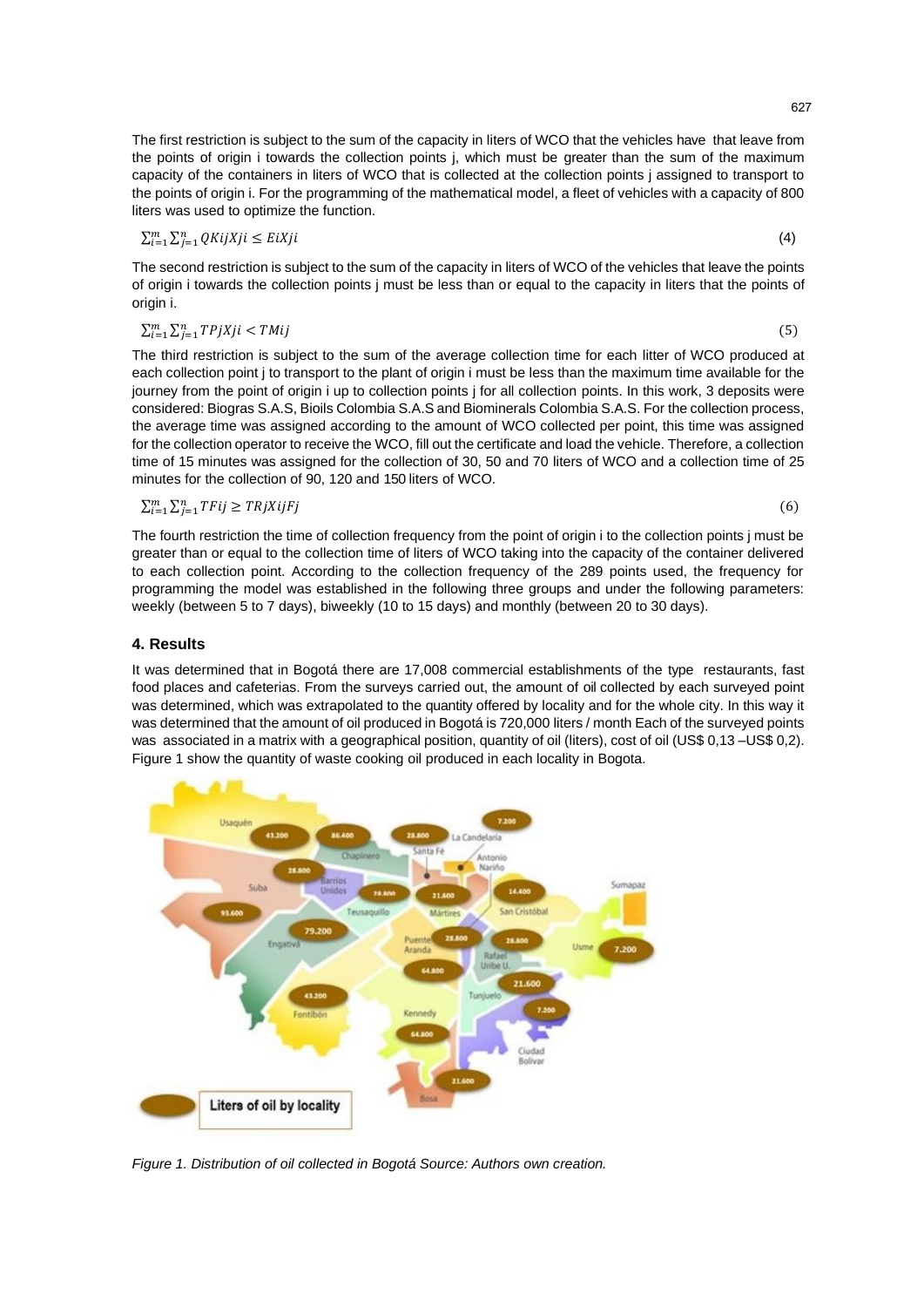The total quantity of oil collected would be sufficient for installing a small biodiesel plant (Galeano et al.,2018), because the demand of industrial plant is near to 8,000 tons /month **(**Zhang,2003). Collecting and recycling WCO contributes to solve three environ- mental problems: waste reduction by product reuse/recovery, reduction of the fossil fuels energy dependence and reduction of pollutants emissions (Ramos et al.,2013). Apart of biodiesel production, the collected oil could be used in the chemical industry to produce soap, detergents, lubricants, paint, grease, among others (Ramos,2013); other possibility is for producing polymers as polyurethane (Moreno et al**.**,2020). In this way, it is necessary to establish a posterior treatment of filtration, reduction of free fatty acid and reduction of water (Casallas,2018).

The optimization route showed that is a good approximation for solution of collecting wastes. This alternative could identify the source of the waste and trace the best route for transporting it to the collection point. This alternative of calculus had been used in a lot of commercial packages provide tools to solve the CVRP (Capacitated Vehicle Routing Problem) (Lyssgaard et al.,2004). Different advantages of VRP Solver over similar software are: the use of open source tools and free sources of information that are updated periodically, the inclusion of a graphical solution through an interactive map, and free access. It is evidenced that 6 routes were generated and 4125 liters of WCO were collected with a total cost of US \$ 820.82 in 81 collection points. Figure 2 shows information about the 6 routes.



*Figure 2. Weekly route map. Source: VRP Solver application results*

On the other hand, the manager Biolis Colombia S.A.S was programmed for the biweekly collection., it is evident that 6 routes were generated and 4,456 liters of WCO were collected with a total cost of US \$ 889.02 in 92 collection points. According to the table 2, it is evidenced that 8 routes were generated and 5203 liters of WCO were collected with a total cost of US \$ 1,136.27 in 116 collection points.

| Parameters               | <b>Biogras</b> | <b>Biolis Colombia</b> | <b>Biominerales</b> |
|--------------------------|----------------|------------------------|---------------------|
|                          |                |                        | SAS                 |
| Liters of WCO collected  | 4125           | 4456                   | 5203                |
| Number of routes         | 6              | 6                      | 8                   |
| Distance Travelled Km    | 308.1          | 330                    | 478,9               |
| Total Cost per Litter of | US\$ 0.22      | US\$0.22               | US\$0.25            |
| waste oil                |                |                        |                     |

*Table 2: Results of the optimization algorithm*

# **5. Conclusions**

Optimization of the costs associated with producer, collecting and transport of WCO in Bogotá have shown that it is a profitable process. The cost obtained could be competitive with palm oil in biodiesel production. The integration of virgin and collected oil had been evaluated, so technical aspects have been overcome. Additionally, WCO collected could be integrated to other process as soap or polyurethane production.

628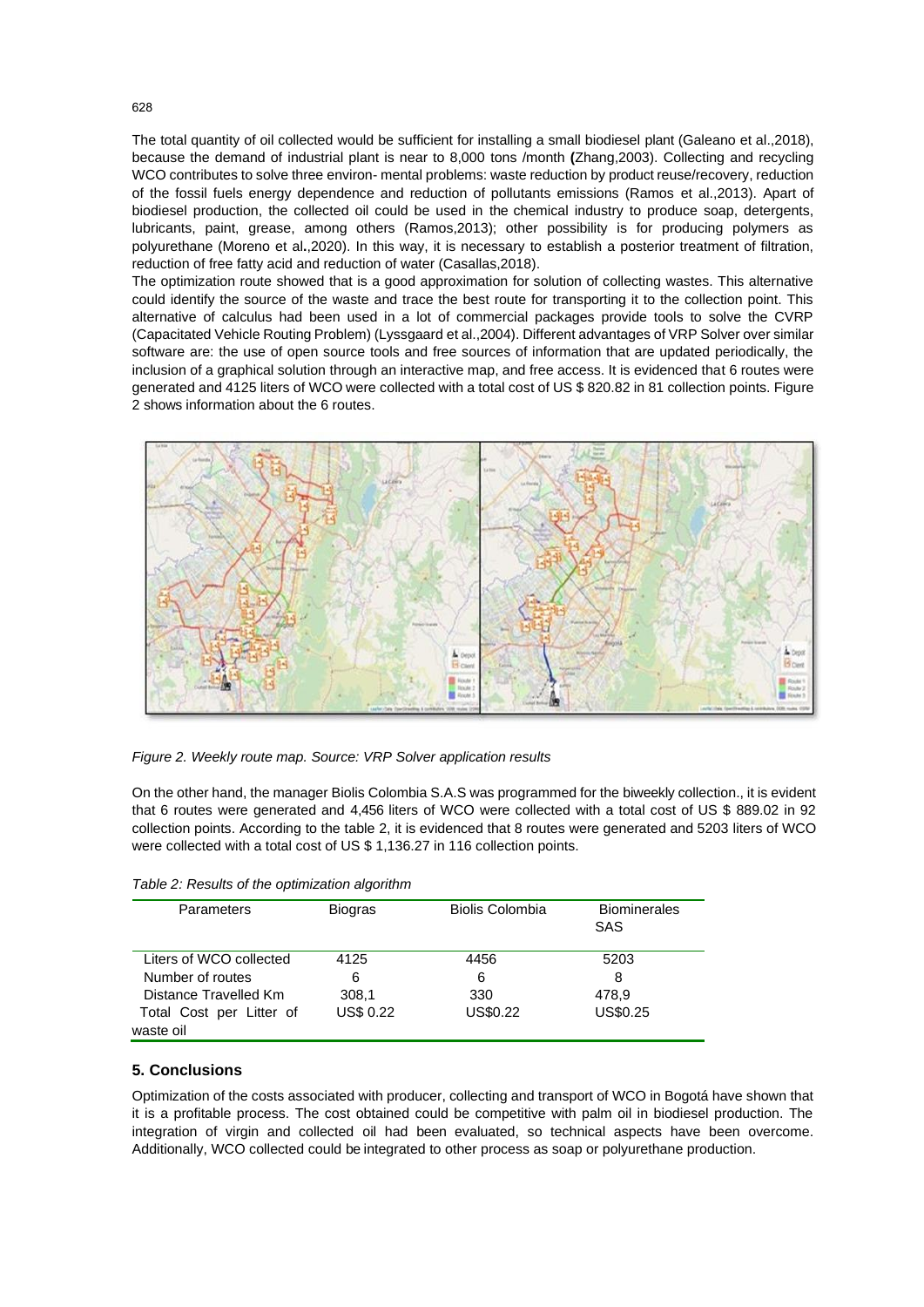The integration of heuristics models for optimization allowed an advantage for establishing the optimal point in VRP and TSP. Among the improvements to the model, it is necessary to take into account the existing mobility problems in the city of Bogota, which can generate changes in the results of the applied model, since these problems may imply a change in transportation costs.

#### **Nomenclature**

 $i =$  Point of Origin  $i = 1, 2, 3, \ldots, m$ 

 $j =$  Collection points  $j = 1, 2, 3, \ldots, n$ 

 $K =$  Vehicles = 1,2.

 $Xi$  = Liters of OMA produced at each collection point j to transport to point of origin i.

Yij = Distance from the point of origin i to the collection points j (taking into account the distance between the collection points

 $CX<sub>i</sub> = Cost of the litter collected at each collection point *j*.$ 

CKmij = Cost per Km traveled from the point of origin i to the collection points j.

CTKij = Number of vehicles leaving the point of origin i towards the collection points j.

QKij = Capacity of each vehicle K that leaves from the point of origin i towards the collection points j.

Ei = Capacity in liters that the point of origin i can process.

Fj = Capacity of the containers delivered to each of the collection points j.

TMij = Maximum time in working hours for the journey from the point of origin i to the collection points j.

TRj = Collection time according to the capacity of the container delivered to the collection point j.

TPj = Average collection time according to the number of liters to be collected at each collection point.

TFij = Frequency time to carry out the collection at each collection point j.

## **References**

- Alptekin E., Canakci, M., Sanli. H.,2014, "Biodiesel Production from Vegetable Oil and Waste Animal Fats In A Pilot Plant," Waste Management, 34, 11, 2146–2154, Doi: 10.1016/J.Wasman.2014.07.019.
- Araujo V., Hamacher S., Scavarda L.,2010, "Economic Assessment of Biodiesel Production from Waste Frying Oils," Bioresour. Technol., 101, 12, 4415–4422, Doi: 10.1016/J.Biortech.2010.01.101.
- Belavenutti P., Romero. C., Diaz-Balteiro. L., 2018 "A Critical Survey Of Optimization Methods In Industrial Forest Plantations Management," Science Agriculture., 75. (3), 239–245. Doi: 10.1590/1678-992x-2016- 0479.
- Bellmore M., Malone J., 1971, "Pathology of Traveling-Salesman Subtour-Elimination Algorithms," Operations Research. 19, (2), 278–307, Doi: 10.1287/Opre.19.2.278.
- Bouyahia Z., Haddad H., Jabeur N., Sidi Moh A., 2018, "Optimization of Chartered Buses Routes Under Uncertainties Using Probabilistic Vehicle Routing Problem Modelling," Procedia Computer Science, 130,644–651, Doi: 10.1016/J.Procs.2018.04.115.
- Domínguez-Martín B., Rodríguez-Martín. I., Salazar-González J.J., 2018, "The Driver and Vehicle Routing Problem," Computers & Research Operations.,92, 56–64, Doi: 10.1016/J.Cor.2017.12.010.
- Ezzati F., Babazadeh R., Donyavi A.,2018, "Optimization of Multimodal, Multi-Period and Complex Biodiesel Supply Chain Systems: Case Study," Renewable Energy Focus, 26, (00), 81–92, Doi: 10.1016/J.Ref.2018.07.005.
- Galeano B., Alexander J., Malagón-Romero D., 2018, "Parametric Algorithm for The Study of Technical and Economic Feasibility of Biodiesel Production Plants At Small And Medium Scale In Colombia," Chemical Engineering Transactions., 65.
- Gambardella L., Taillard R., Agazzi G., 2001, "MACS-VRPTW: A Multiple Ant Colony System for Vehicle Routing Problems with Time Windows".
- Jiang Y., Zhang. Y., 2015, "Supply Chain Optimization of Biodiesel Produced from Waste Cooking Oil," Transportation Research Procedia, 12, 938–949,2016, Doi: 10.1016/J.Trpro.2016.02.045
- Kampf R., 2018, "Optimization of Delivery Routes Using the Little's Algorithm," Naše More, 65, (4), 237–239, Doi: 10.17818/NM/2018/4SI.13.
- López L., Bocanegra J., Malagón-Romero D., 2015, "Production of Biodiesel from Waste Cooking Oil by Transesterification," Ingenieria y Universidad ,19, (1), 155–172, Doi: 10.11144/Javeriana.Iyu19-1.Sprq.
- Lysgaard J., Letchford A., Eglese. R, 2004, "A New Branch-And-Cut Algorithm for The Capacitated Vehicle Routing Problem," Mathematical. Programming., 100, (2), 423–445, Doi: 10.1007/S10107-003-0481-8.
- Moreno D., Velasco M., Malagón-Romero. D., 2020 "Production of Polyurethanes from Used Vegetable Oil-Based Polyols," Chemical Engineering Transactions., 79, 337–342, Doi: 10.3303/CET2079057.
- Ramos T., Gomes M., Barbosa-Póvoa P., 2013, "Planning Waste Cooking Oil Collection Systems," Waste Management., 33, (8),1691–1703, Doi: 10.1016/J.Wasman.2013.04.005.